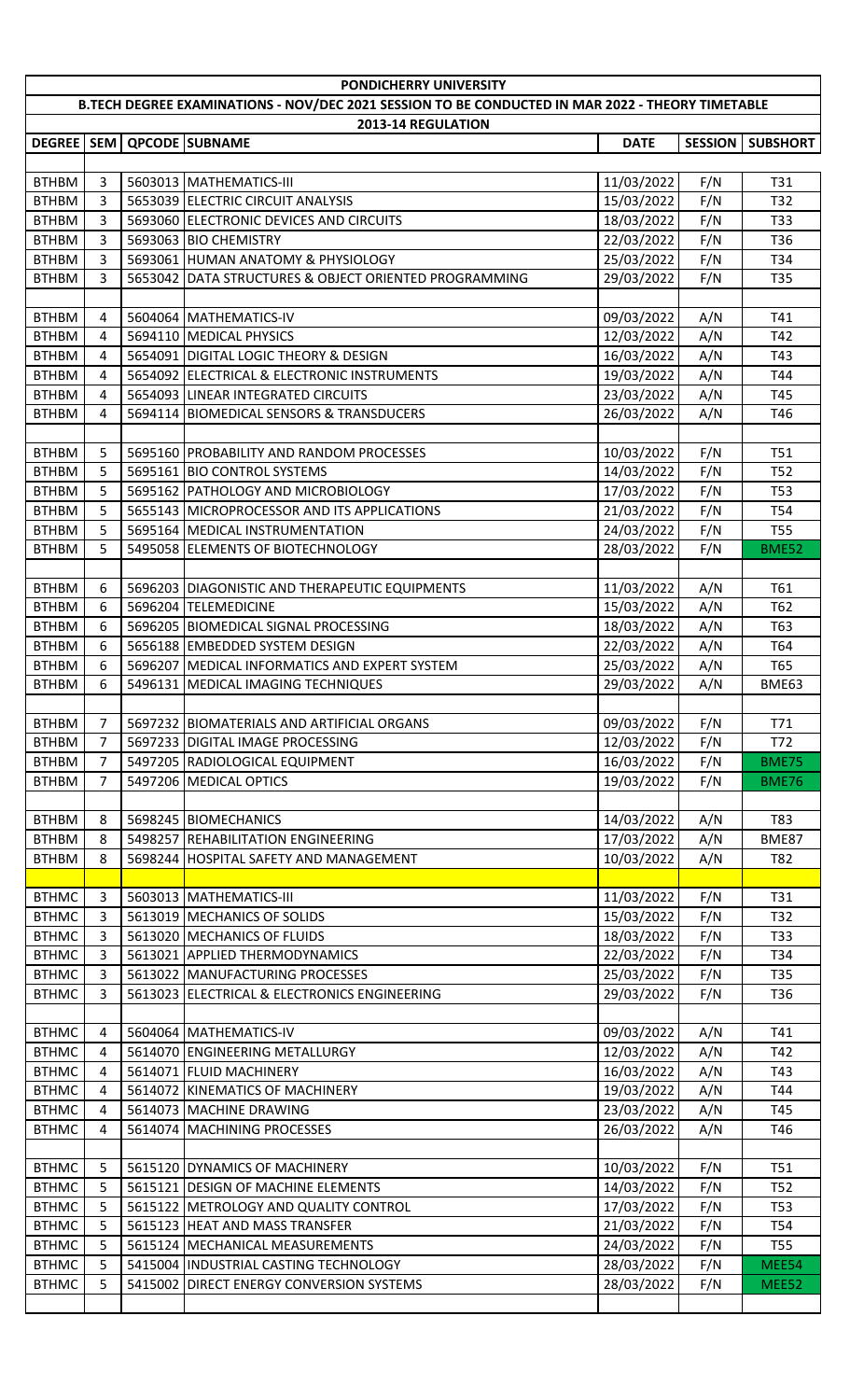|              |                | DEGREE   SEM   QPCODE   SUBNAME                            | <b>DATE</b> |     | <b>SESSION   SUBSHORT</b> |
|--------------|----------------|------------------------------------------------------------|-------------|-----|---------------------------|
| <b>BTHMC</b> | 6              | 5616168 OPERATIONS RESEARCH                                | 11/03/2022  | A/N | T61                       |
| <b>BTHMC</b> | 6              | 5616169 DESIGN OF TRANSMISSION SYSTEMS                     | 15/03/2022  | A/N | T62                       |
| <b>BTHMC</b> | 6              | 5616170 THERMAL ENGINEERING                                | 18/03/2022  | A/N | T63                       |
| <b>BTHMC</b> | 6              | 5616171 COMPUTER INTEGRATED MANUFACTURING                  | 22/03/2022  | A/N | T64                       |
| <b>BTHMC</b> | 6              | 5616172 CONTROL SYSTEM ENGINEERING                         | 25/03/2022  | A/N | T65                       |
| <b>BTHMC</b> | 6              | 5416092 AUTOMOBILE ENGINEERING                             | 29/03/2022  | A/N | MEE61                     |
|              |                |                                                            |             |     |                           |
| <b>BTHMC</b> | $\overline{7}$ | 5617210 COMPUTER AIDED DESIGN                              | 09/03/2022  | F/N | T71                       |
| <b>BTHMC</b> | 7              | 5617211 INDUSTRIAL ENGINEERING AND MANAGEMENT              | 12/03/2022  | F/N | T72                       |
| <b>BTHMC</b> | 7              | 5617212 REFRIGERATION AIR CONDITIONING AND CRYOGENIC ENGG. | 16/03/2022  | F/N | T73                       |
| <b>BTHMC</b> | 7              | 5417134 ENERGY AND ENVIRONMENT MANAGEMENT                  | 19/03/2022  | F/N | MEE71                     |
| <b>BTHMC</b> | 7              | 5417137 METAL FORMING PROCESSES                            | 19/03/2022  | F/N | MEE74                     |
| <b>BTHMC</b> | 7              | 5417139 SOLAR POWER ENGINEERING                            | 19/03/2022  | F/N | <b>MEE76</b>              |
|              |                |                                                            |             |     |                           |
| <b>BTHMC</b> | 8              | 5618235 POWER PLANT ENGINEERING                            | 10/03/2022  | A/N | T81                       |
| <b>BTHMC</b> | 8              | 5418212 MAINTENANCE AND SAFETY ENGINEERING                 | 17/03/2022  | F/N | MEE85                     |
| <b>BTHMC</b> | 8              | 5418207 ADVANCED WELDING TECHNIQUES                        | 14/03/2022  | A/N | MEE81                     |
| <b>BTHMC</b> | 8              | 5418211 FLUID POWER AUTOMATION                             | 17/03/2022  | A/N | MEE84                     |
| <b>BTHMC</b> | 8              | 5418216 TOTAL QUALITY MANAGEMENT                           | 24/03/2022  | A/N | <b>MEE810</b>             |
| <b>BTHMC</b> | 8              | 5418209 COMPOSITE MATERIALS                                | 21/03/2022  | A/N | MEE83                     |
| <b>BTHMC</b> | 8              | 5418208 AUTOMOTIVE FUELS POLLUTION AND CONTROL             | 21/03/2022  | A/N | MEE82                     |
|              |                |                                                            |             |     |                           |
| <b>BTHEE</b> | 3              | 5603013 MATHEMATICS-III                                    | 11/03/2022  | F/N | T31                       |
| <b>BTHEE</b> | 3              | 5643034 ELECTRIC CIRCUIT ANALYSIS                          | 15/03/2022  | F/N | T32                       |
| <b>BTHEE</b> | 3              | 5643035 ELECTRICAL MACHINES - I                            | 18/03/2022  | F/N | T33                       |
| <b>BTHEE</b> | 3              | 5643036 ELECTRONIC DEVICES AND CIRCUITS                    | 22/03/2022  | F/N | T34                       |
| <b>BTHEE</b> | 3              | 5643037 ELECTROMAGNETIC THEORY                             | 25/03/2022  | F/N | T35                       |
| <b>BTHEE</b> | 3              | 5643038 FLUID AND THERMAL MACHINES                         | 29/03/2022  | F/N | T36                       |
|              |                |                                                            |             |     |                           |
| <b>BTHEE</b> | 4              | 5604064 MATHEMATICS-IV                                     | 09/03/2022  | A/N | T41                       |
| <b>BTHEE</b> | 4              | 5644085 ELECTRICAL MACHINES - II                           | 12/03/2022  | A/N | T42                       |
| <b>BTHEE</b> | 4              | 5644086 ELECTRONIC CIRCUITS                                | 16/03/2022  | A/N | T43                       |
| <b>BTHEE</b> | 4              | 5644087 LINEAR CONTROL SYSTEMS                             | 19/03/2022  | A/N | T44                       |
| <b>BTHEE</b> | 4              | 5644088 PULSE & DIGITAL CIRCUITS                           | 23/03/2022  | A/N | T45                       |
| <b>BTHEE</b> | 4              | 5644089 DATA STRUCTURES & OBJECT ORIENTED PROGRAMMING      | 26/03/2022  | A/N | T46                       |
|              |                |                                                            |             |     |                           |
| <b>BTHEE</b> | 5              | 5645135 COMMUNICATION ENGINEERING                          | 10/03/2022  | F/N | <b>T51</b>                |
| <b>BTHEE</b> | 5              | 5645136 ANALOG & DIGITAL INTEGRATED CIRCUITS               | 14/03/2022  | F/N | <b>T52</b>                |
| <b>BTHEE</b> | 5              | 5645137 TRANSMISSION AND DISTRIBUTION                      | 17/03/2022  | F/N | <b>T53</b>                |
| <b>BTHEE</b> | 5              | 5645138 POWER ELECTRONICS                                  | 21/03/2022  | F/N | T54                       |
| <b>BTHEE</b> | 5              | 5645139 MEASUREMENTS AND INSTRUMENTATION                   | 24/03/2022  | F/N | <b>T55</b>                |
| <b>BTHEE</b> | 5              | 5445019 ENERGY ENGINEERING                                 | 28/03/2022  | F/N | <b>EE04</b>               |
| <b>BTHEE</b> | 5              | 5445021 SPECIAL ELECTRICAL MACHINES                        | 31/03/2022  | F/N | EE06                      |
|              |                |                                                            |             |     |                           |
| <b>BTHEE</b> | 6              | 5646180 POWER SYSTEM ANALYSIS                              | 11/03/2022  | A/N | T61                       |
| <b>BTHEE</b> | 6              | 5646181 UTILIZATION OF ELECTRICAL ENERGY                   | 15/03/2022  | A/N | T62                       |
| <b>BTHEE</b> | 6              | 5646182 MICROPROCESSORS AND MICROCONTROLLERS               | 18/03/2022  | A/N | T63                       |
| <b>BTHEE</b> | 6              | 5646183 ELECTRICAL MACHINE DESIGN                          | 22/03/2022  | A/N | T64                       |
| <b>BTHEE</b> | 6              | 5646184 DIGITAL SIGNAL PROCESSING                          | 25/03/2022  | A/N | T65                       |
| <b>BTHEE</b> | 6              | 5445019 ENERGY ENGINEERING                                 | 28/03/2022  | F/N | EE04                      |
| <b>BTHEE</b> | 6              | 5445020 ELECTRICAL SAFETY & QUALITY MANAGEMENT             | 29/03/2022  | A/N | EE05                      |
| <b>BTHEE</b> | 6              | 5445021 SPECIAL ELECTRICAL MACHINES                        | 31/03/2022  | F/N | <b>EE06</b>               |
|              |                |                                                            |             |     |                           |
| <b>BTHEE</b> | 7              | 5647218 INDUSTRIAL MANAGEMENT                              | 09/03/2022  | F/N | T71                       |
| <b>BTHEE</b> | 7              | 5647219 SOLID STATE DRIVES                                 | 12/03/2022  | F/N | T72                       |
| <b>BTHEE</b> | 7              | 5647220 POWER SYSTEM OPERATION & CONTROL                   | 16/03/2022  | F/N | T73                       |
| <b>BTHEE</b> | 7              | 5447169 HIGH VOLTAGE ENGINEERING                           | 30/03/2022  | F/N | EE10                      |
| <b>BTHEE</b> | 7              | 5447170 POWER SYSTEM ECONOMICS                             | 19/03/2022  | F/N | EE11                      |
| <b>BTHEE</b> | 7              | 5447171 RENEWABLE ENERGY SOURCES                           | 23/03/2022  | F/N | EE12                      |
| <b>BTHEE</b> | 7              | 5447175 POWER SYSTEM RESTRUCTURING & DEREGULATION          | 19/03/2022  | F/N | EE16                      |
| <b>BTHEE</b> | 7              | 5447178 SMART GRID                                         | 26/03/2022  | F/N | EE19                      |
|              |                |                                                            |             |     |                           |
| <b>BTHEE</b> | 8              | 5648239 PROTECTION AND SWITCHGEAR                          | 10/03/2022  | A/N | T81                       |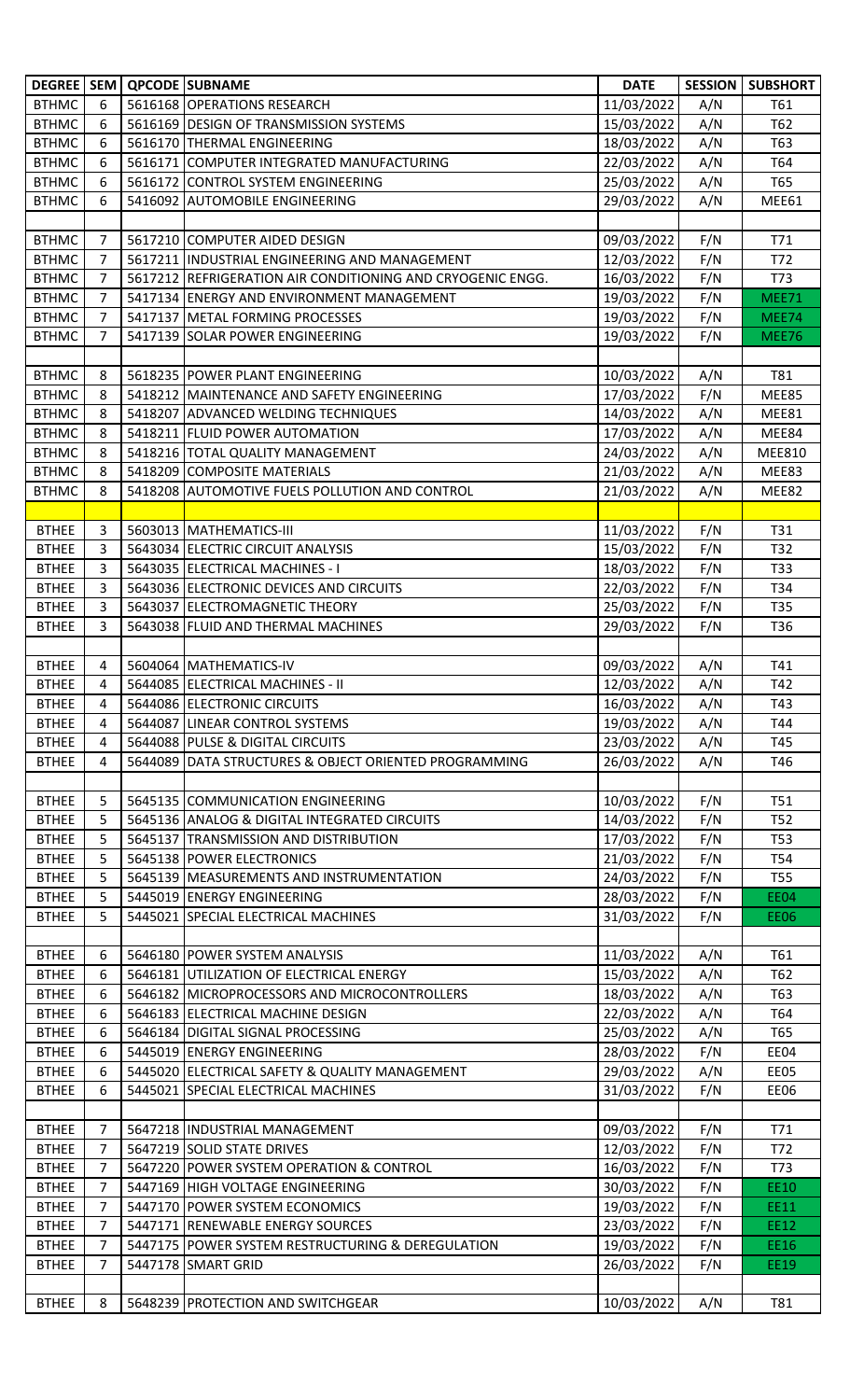|              |                | DEGREE   SEM   QPCODE   SUBNAME                         | <b>DATE</b> | <b>SESSION</b> | <b>SUBSHORT</b>  |
|--------------|----------------|---------------------------------------------------------|-------------|----------------|------------------|
| <b>BTHEE</b> | 8              | 5447170 POWER SYSTEM ECONOMICS                          | 19/03/2022  | F/N            | EE11             |
| <b>BTHEE</b> | 8              | 5447171 RENEWABLE ENERGY SOURCES                        | 23/03/2022  | F/N            | EE12             |
| <b>BTHEE</b> | 8              | 5447174 HVDC TRANSMISSION                               | 14/03/2022  | A/N            | EE15             |
| <b>BTHEE</b> | 8              | 5447175 POWER SYSTEM RESTRUCTURING & DEREGULATION       | 19/03/2022  | F/N            | EE16             |
| <b>BTHEE</b> | 8              | 5447177 POWER SYSTEM STABILITY                          | 14/03/2022  | A/N            | EE18             |
|              |                |                                                         |             |                |                  |
| <b>BTHEC</b> | 3              | 5603013 MATHEMATICS-III                                 | 11/03/2022  | F/N            | T31              |
| <b>BTHEC</b> | 3              | 5623024 ELECTRICAL ENGINEERING                          | 15/03/2022  | F/N            | T32              |
| <b>BTHEC</b> | 3              | 5623025 DATA STRUCTURES AND OBJECT ORIENTED PROGRAMMING | 18/03/2022  | F/N            | T33              |
| <b>BTHEC</b> | 3              | 5623026 ELECTRONIC DEVICES AND CIRCUITS                 | 22/03/2022  | F/N            | T34              |
| <b>BTHEC</b> | 3              | 5623027 CIRCUIT THEORY                                  | 25/03/2022  | F/N            | T35              |
| <b>BTHEC</b> | 3              | 5623028 ENGINEERING ELECTROMAGNETICS                    | 29/03/2022  | F/N            | T36              |
|              |                |                                                         |             |                |                  |
| <b>BTHEC</b> | 4              | 5604064 MATHEMATICS-IV                                  | 09/03/2022  | A/N            | T41              |
| <b>BTHEC</b> | 4              | 5624075 ELECTRONIC CIRCUITS & ANALYSIS                  | 12/03/2022  | A/N            | T42              |
| <b>BTHEC</b> | 4              | 5624076 SIGNALS & SYSTEMS                               | 16/03/2022  | A/N            | T43              |
| <b>BTHEC</b> | 4              | 5624077 LINEAR & DIGITAL CONTROL SYSTEMS                | 19/03/2022  | A/N            | T44              |
| <b>BTHEC</b> | 4              | 5624078 DIGITAL CIRCUITS                                | 23/03/2022  | A/N            | T45              |
| <b>BTHEC</b> | 4              | 5624079 ELECTRONIC COMMUNICATION SYSTEMS                | 26/03/2022  | A/N            | T46              |
|              |                |                                                         |             |                |                  |
| <b>BTHEC</b> | 5              | 5425007 CONSUMER ELECTRONICS                            | 28/03/2022  | F/N            | <b>EC02</b>      |
| <b>BTHEC</b> | 5              | 5425011 VLSI DESIGN                                     | 31/03/2022  | F/N            | <b>EC06</b>      |
| <b>BTHEC</b> | 5              | 5425015 MOBILE COMPUTING                                | 02/04/2022  | F/N            | <b>EC10</b>      |
| <b>BTHEC</b> | 5              | 5625125 PROBABILITY & RANDOM PROCESSES                  | 10/03/2022  | F/N            | T51              |
| <b>BTHEC</b> | 5              | 5625126 DATA COMMUNICATION NETWORKS                     | 14/03/2022  | F/N            | T52              |
| <b>BTHEC</b> | 5              | 5625127 MICROPROCESSORS AND MICROCONTROLLERS            | 17/03/2022  | F/N            | <b>T53</b>       |
| <b>BTHEC</b> | 5              | 5625128 SYSTEM DESIGN USING INTEGRATED CIRCUITS         | 21/03/2022  | F/N            | T54              |
| <b>BTHEC</b> | 5              | 5625129 TRANSMISSION LINES AND WAVEGUIDES               | 24/03/2022  | F/N            | <b>T55</b>       |
|              |                |                                                         |             |                |                  |
| <b>BTHEC</b> | 6              | 5425007 CONSUMER ELECTRONICS                            | 28/03/2022  | F/N            | EC <sub>02</sub> |
| <b>BTHEC</b> | 6              | 5425008 SEMICONDUCTING MATERIALS & OPTOELECTRONICS      | 25/03/2022  | A/N            | EC03             |
| <b>BTHEC</b> | 6              | 5425011 VLSI DESIGN                                     | 31/03/2022  | F/N            | <b>EC06</b>      |
| <b>BTHEC</b> | 6              | 5425015 MOBILE COMPUTING                                | 02/04/2022  | F/N            | EC10             |
| <b>BTHEC</b> | 6              | 5626173 DIGITAL COMMUNICATION                           | 11/03/2022  | A/N            | T61              |
| <b>BTHEC</b> | 6              | 5626174 WIRELESS COMMUNICATION                          | 15/03/2022  | A/N            | T62              |
| <b>BTHEC</b> | 6              | 5626175 DIGITAL SIGNAL PROCESSING                       | 18/03/2022  | A/N            | T63              |
| <b>BTHEC</b> | 6              | 5626176 ANTENNAS AND WAVE PROPAGATION                   | 22/03/2022  | A/N            | T64              |
|              |                |                                                         |             |                |                  |
| <b>BTHEC</b> | 7              | 5427140 DIGITAL IMAGE PROCESSING                        | 30/03/2022  | F/N            | <b>EC11</b>      |
| <b>BTHEC</b> | 7              | 5427141 TELECOMMUNICATION & SWITCHING NETWORKS          | 02/04/2022  | F/N            | EC12             |
| <b>BTHEC</b> | 7              | 5427143 CRYPTOGRAPHY & NETWORK SECURITY                 | 26/03/2022  | F/N            | <b>EC14</b>      |
| <b>BTHEC</b> | $\overline{7}$ | 5427144 SPREAD SPECTRUM COMMUNICATION                   | 16/03/2022  | F/N            | <b>EC15</b>      |
| <b>BTHEC</b> | 7              | 5427145 SATELLITE COMMUNICATION SYSTEMS                 | 19/03/2022  | F/N            | EC16             |
| <b>BTHEC</b> | 7              | 5427149 CELLULAR MOBILE COMMUNICATION                   | 23/03/2022  | F/N            | <b>EC20</b>      |
| <b>BTHEC</b> | $\overline{7}$ | 5427151 RF CIRCUIT DESIGN                               | 26/03/2022  | F/N            | <b>EC22</b>      |
| <b>BTHEC</b> | 7              | 5427154 MEDICAL ELECTRONICS                             | 26/03/2022  | F/N            | <b>EC25</b>      |
| <b>BTHEC</b> | 7              | 5627213 MICROWAVE & OPTICAL ENGINEERING                 | 09/03/2022  | F/N            | T71              |
| <b>BTHEC</b> | $\overline{7}$ | 5627214 EMBEDDED SYETEMS                                | 12/03/2022  | F/N            | T72              |
|              |                |                                                         |             |                |                  |
| <b>BTHEC</b> | 8              | 5427140 DIGITAL IMAGE PROCESSING                        | 30/03/2022  | F/N            | EC11             |
| <b>BTHEC</b> | 8              | 5427144 SPREAD SPECTRUM COMMUNICATION                   | 16/03/2022  | F/N            | EC15             |
| <b>BTHEC</b> | 8              | 5427145 SATELLITE COMMUNICATION SYSTEMS                 | 19/03/2022  | F/N            | EC16             |
| <b>BTHEC</b> | 8              | 5427149 CELLULAR MOBILE COMMUNICATION                   | 23/03/2022  | F/N            | <b>EC20</b>      |
| <b>BTHEC</b> | 8              | 5427150 OPTO ELECTRONICS DEVICES                        | 14/03/2022  | A/N            | EC21             |
| <b>BTHEC</b> | 8              | 5628236 INDUSTRIAL MANAGEMENT AND ENGINEERING ECONOMICS | 10/03/2022  | A/N            | T82              |
|              |                |                                                         |             |                |                  |
| <b>BTHCS</b> | 3              | 5603013 MATHEMATICS-III                                 | 11/03/2022  | F/N            | T31              |
| <b>BTHCS</b> | 3              | 5633029 ELECTRONICS DEVICES & CIRCUITS                  | 15/03/2022  | F/N            | T32              |
| <b>BTHCS</b> | 3              | 5633030 OBJECT ORIENTED PROGRAMMING AND DESIGN          | 18/03/2022  | F/N            | T33              |
| <b>BTHCS</b> | 3              | 5633031 DIGITAL SYSTEM DESIGN                           | 22/03/2022  | F/N            | T34              |
| <b>BTHCS</b> | 3              | 5633032 DATA STRUCTURES                                 | 25/03/2022  | F/N            | T35              |
| <b>BTHCS</b> | 3              | 5633033 COMPUTER ORGANIZATION AND ARCHITECTURE          | 29/03/2022  | F/N            | T36              |
|              |                |                                                         |             |                |                  |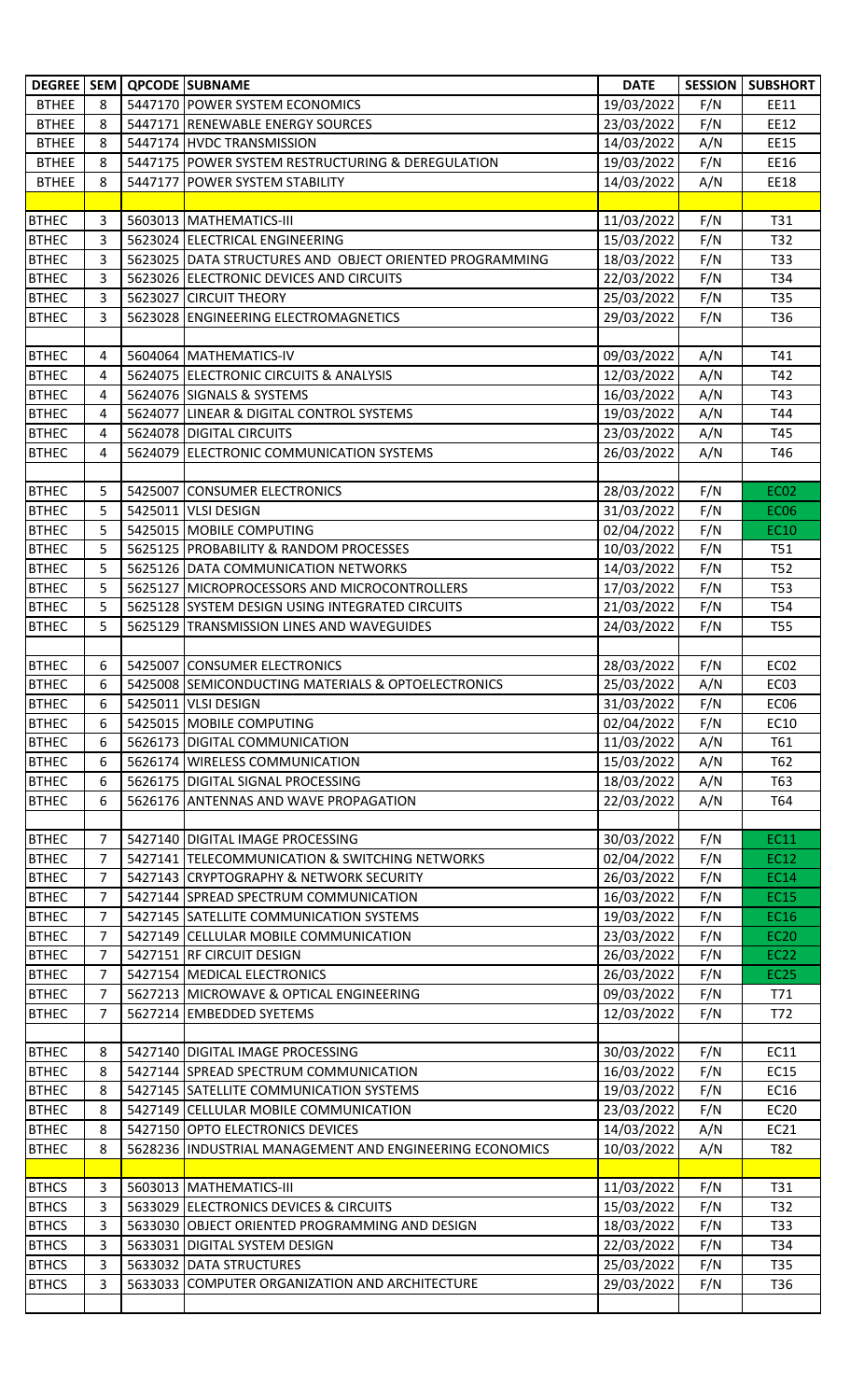| DEGREE   SEM |                |         | <b>QPCODE SUBNAME</b>                                  | <b>DATE</b> | <b>SESSION</b> | <b>SUBSHORT</b> |
|--------------|----------------|---------|--------------------------------------------------------|-------------|----------------|-----------------|
| <b>BTHCS</b> | 4              |         | 5604064 MATHEMATICS-IV                                 | 09/03/2022  | A/N            | T41             |
| <b>BTHCS</b> | 4              |         | 5634080 MICROPROCESSORS & MICROCONTROLLERS             | 12/03/2022  | A/N            | T42             |
| <b>BTHCS</b> | 4              |         | 5634081 AUTOMATA LANGUAGES & COMPUTATIONS              | 16/03/2022  | A/N            | T43             |
| <b>BTHCS</b> | 4              |         | 5634082 DESIGN & ANALYSIS OF ALGORITHMS                | 19/03/2022  | A/N            | T44             |
| <b>BTHCS</b> | 4              |         | 5634083 OBJECT ORIENTED PROGRAMMING                    | 23/03/2022  | A/N            | T45             |
| <b>BTHCS</b> | 4              |         | 5634084 GRAPHICS & IMAGE PROCESSING                    | 26/03/2022  | A/N            | T46             |
|              |                |         |                                                        |             |                |                 |
| <b>BTHCS</b> | 5              |         | 5635130 OPERATING SYSTEMS                              | 10/03/2022  | F/N            | T51             |
| <b>BTHCS</b> | 5              |         | 5635131 COMPUTER NETWORKS                              | 14/03/2022  | F/N            | T52             |
| <b>BTHCS</b> | 5              |         | 5635132 DATABASE MANAGEMENT SYSTEMS                    | 17/03/2022  | F/N            | <b>T53</b>      |
| <b>BTHCS</b> | 5              |         | 5635133 LANGUAGE TRANSLATORS                           | 21/03/2022  | F/N            | T54             |
| <b>BTHCS</b> | 5              |         | 5635134 SOFTWARE ENGINEERING                           | 24/03/2022  | F/N            | T55             |
|              |                |         |                                                        |             |                |                 |
| <b>BTHCS</b> | 6              |         | 5436098 OBJECT ORIENTED ANALYSIS AND DESIGN            | 29/03/2022  | A/N            | <b>CSE61</b>    |
| <b>BTHCS</b> | 6              |         | 5436099 NETWORK DESIGN AND MANAGEMENT                  | 22/03/2022  | A/N            | CSE62           |
| <b>BTHCS</b> | 6              |         | 5436100 E-BUSINESS                                     | 22/03/2022  | A/N            | CSE63           |
| <b>BTHCS</b> | 6              |         | 5436105 DATA MINING AND WAREHOUSING                    | 01/04/2022  | A/N            | <b>CSE68</b>    |
| <b>BTHCS</b> | 6              |         | 5436107 DISTRIBUTED COMPUTING                          | 25/03/2022  | A/N            | CSE610          |
| <b>BTHCS</b> | 6              | 5636177 | <b>ENTERPRISE SOLUTIONS</b>                            | 11/03/2022  | A/N            | T61             |
| <b>BTHCS</b> | 6              |         | 5636178 EMBEDDED SYSTEMS                               | 15/03/2022  | A/N            | T62             |
| <b>BTHCS</b> | 6              |         | 5636179 WEB TECHNOLOGY                                 | 18/03/2022  | A/N            | T63             |
|              |                |         |                                                        |             |                |                 |
| <b>BTHCS</b> | 7              |         | 5437156 SOFTWARE TESTING AND QUALITY ASSURANCE         | 19/03/2022  | F/N            | <b>CSE71</b>    |
| <b>BTHCS</b> | 7              |         | 5437158 CLIENT SERVER COMPUTING                        | 19/03/2022  | F/N            | <b>CSE73</b>    |
| <b>BTHCS</b> | 7              |         | 5437162 NETWORK PROTOCOLS                              | 19/03/2022  | F/N            | <b>CSE77</b>    |
| <b>BTHCS</b> | $\overline{7}$ |         | 5437165 SOFTWARE PROJECT MANAGEMENT                    | 19/03/2022  | F/N            | <b>CSE710</b>   |
| <b>BTHCS</b> | $\overline{7}$ |         | 5637215 ARTIFICIAL INTELLIGENCE                        | 09/03/2022  | F/N            | T71             |
|              |                |         |                                                        |             |                |                 |
| <b>BTHCS</b> | 7              |         | 5637216 COMPUTER HARDWARE AND NETWORK TROUBLE SHOOTING | 12/03/2022  | F/N            | T72             |
| <b>BTHCS</b> | $\overline{7}$ | 5637217 | <b>PLATFORM TECHNOLOGY</b>                             | 16/03/2022  | F/N            | T73             |
|              |                |         |                                                        |             |                |                 |
| <b>BTHCS</b> | 8              |         | 5438220 MOBILE COMPUTING                               | 02/04/2022  | A/N            | CSE84           |
| <b>BTHCS</b> | 8              |         | 5438221 GRID COMPUTING                                 | 21/03/2022  | A/N            | <b>CSE85</b>    |
| <b>BTHCS</b> | 8              |         | 5438224 HIGH PERFORMANCE COMPUTING                     | 31/03/2022  | A/N            | CSE88           |
| <b>BTHCS</b> | 8              |         | 5438225 WIRELESS COMMUNICATION NETWORKS                | 24/03/2022  | A/N            | <b>CSE89</b>    |
| <b>BTHCS</b> | 8              |         | 5438226 BIG DATA MANAGEMENT                            | 17/03/2022  | A/N            | <b>CSE810</b>   |
| <b>BTHCS</b> | 8              | 5438227 | <b>CLOUD COMPUTING</b>                                 | 28/03/2022  | A/N            | CSE811          |
| <b>BTHCS</b> | 8              | 5638237 | <b>ENGINEERING ECONOMICS AND MANAGEMENT</b>            | 10/03/2022  | A/N            | T81             |
| <b>BTHCS</b> | 8              |         | 5638238 INFORMATION SECURITY                           | 14/03/2022  | A/N            | T82             |
|              |                |         |                                                        |             |                |                 |
| <b>BTHCV</b> | 3              |         | 5603013 MATHEMATICS-III                                | 11/03/2022  | F/N            | T31             |
| <b>BTHCV</b> | 3              |         | 5603014 GEO SCIENCE ENGINEERING                        | 15/03/2022  | F/N            | T32             |
| <b>BTHCV</b> | 3              |         | 5603015 BUILDING TECHNOLOGY                            | 18/03/2022  | F/N            | T33             |
| <b>BTHCV</b> | 3              |         | 5603016 MECHANICS OF SOLIDS-I                          | 22/03/2022  | F/N            | T34             |
| <b>BTHCV</b> | 3              |         | 5603017 MECHANICS OF FLUIDS                            | 25/03/2022  | F/N            | T35             |
| <b>BTHCV</b> | 3              |         | 5603018 SURVEYING-I                                    | 29/03/2022  | F/N            | T36             |
|              |                |         |                                                        |             |                |                 |
| <b>BTHCV</b> | 4              |         | 5604064 MATHEMATICS-IV                                 | 09/03/2022  | A/N            | T41             |
| <b>BTHCV</b> | 4              |         | 5604065 CONCRETE TECHNOLOGY                            | 12/03/2022  | A/N            | T42             |
| <b>BTHCV</b> | 4              |         | 5604066 ENVIRONMENTAL ENGINEERING-I                    | 16/03/2022  | A/N            | T43             |
| <b>BTHCV</b> | 4              |         | 5604067 MECHANICS OF SOLIDS-II                         | 19/03/2022  | A/N            | T44             |
| <b>BTHCV</b> | 4              |         | 5604068 HYDRAULIC & HYDRAULIC MACHINERY                | 23/03/2022  | A/N            | T45             |
| <b>BTHCV</b> | 4              |         | 5604069 SURVEYING-II                                   | 26/03/2022  | A/N            | T46             |
|              |                |         |                                                        |             |                |                 |
| <b>BTHCV</b> | 5              |         | 5605115 DESIGN OF RCC STRUCTURES                       | 10/03/2022  | F/N            | <b>T51</b>      |
| <b>BTHCV</b> | 5              |         | 5605116 STRUCTURAL ANALYSIS-I                          | 14/03/2022  | F/N            | T52             |
| <b>BTHCV</b> | 5              |         | 5605117 GEOTECHNICAL ENGINEERING-I                     | 17/03/2022  | F/N            | <b>T53</b>      |
| <b>BTHCV</b> | 5              |         | 5605118 ENVIRONMENTAL ENGINEERING-II                   | 21/03/2022  | F/N            | T54             |
| <b>BTHCV</b> | 5              |         | 5605119 TRANSPORTATION ENGINEERING-I                   | 24/03/2022  | F/N            | <b>T55</b>      |
|              |                |         |                                                        |             |                |                 |
| <b>BTHCV</b> | 6              |         | 5406063 COASTAL AND OFFSHORE STRUCTURES                | 01/04/2022  | F/N            | CEG02           |
| <b>BTHCV</b> | 6              |         | 5406066 CONSTRUCTION METHODS AND EQUIPMENTS            | 23/03/2022  | F/N            | CEG05           |
| <b>BTHCV</b> | 6              |         | 5406067 GEOTECHNICAL PROCESSES AND APLLICATIONS        | 16/03/2022  | F/N            | CEG06           |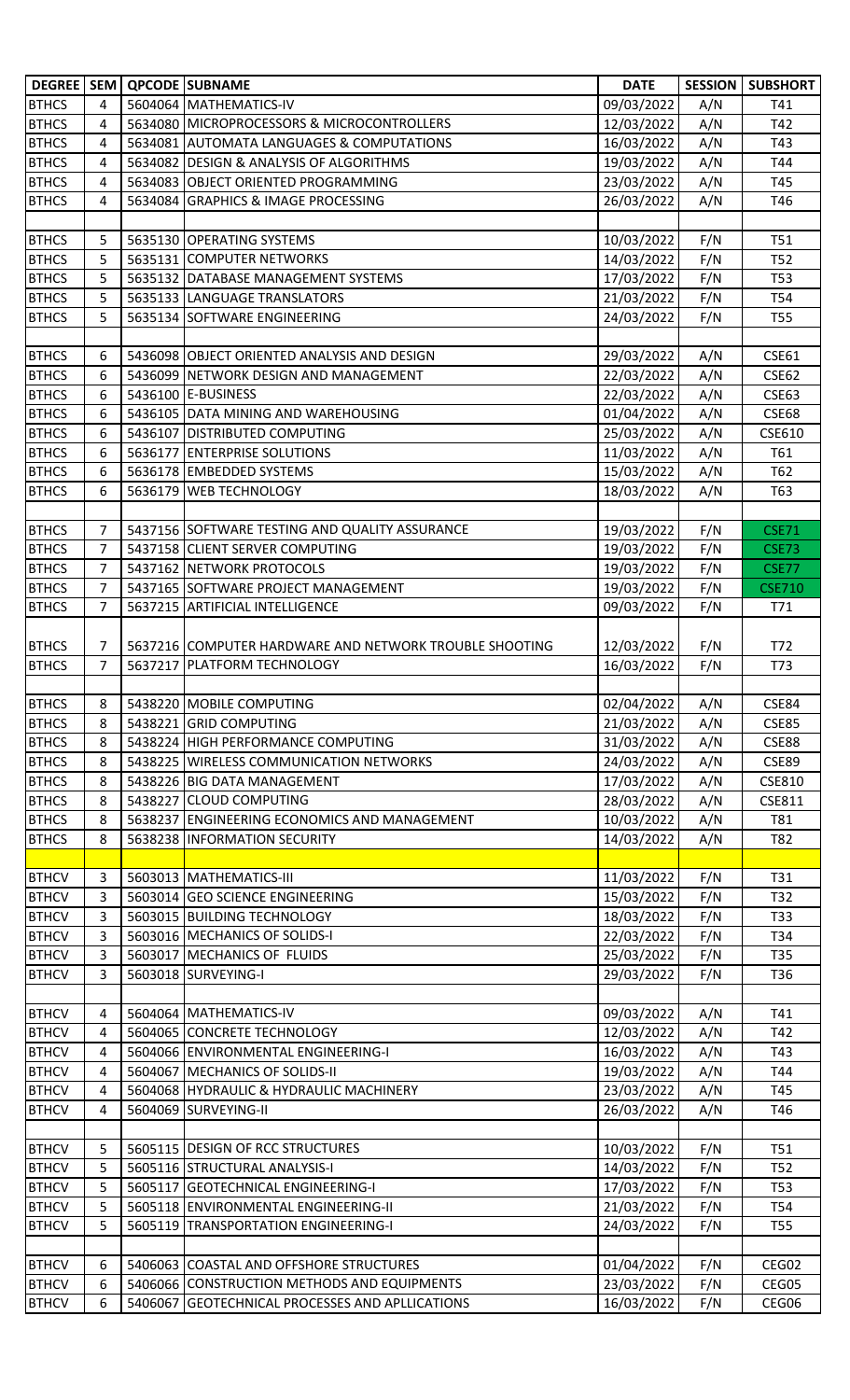| DEGREE   SEM                 |                |         | <b>QPCODE SUBNAME</b>                                                                          | <b>DATE</b>              | <b>SESSION</b> | <b>SUBSHORT</b>       |
|------------------------------|----------------|---------|------------------------------------------------------------------------------------------------|--------------------------|----------------|-----------------------|
| <b>BTHCV</b>                 | 6              |         | 5406068 REMOTE SENSING AND GIS                                                                 | 30/03/2022               | A/N            | CEG07                 |
| <b>BTHCV</b>                 | 6              |         | 5406072 COASTAL ENGINEERING                                                                    | 25/03/2022               | A/N            | CEG11                 |
| <b>BTHCV</b>                 | 6              |         | 5406080 AIR AND NOISE POLLUTION                                                                | 26/03/2022               | F/N            | CEG19                 |
| <b>BTHCV</b>                 | 6              |         | 5406081 FAILURE ASSESSMENT AND REHABILITATION STRUCTURES                                       | 30/03/2022               | F/N            | CEG20                 |
|                              |                |         |                                                                                                |                          |                |                       |
| <b>BTHCV</b>                 | 6              |         | 5406086 DESIGN AND CONSTRUCTION OF PREFABRICATED STRUCTURES                                    | 25/03/2022               | A/N            | CEG25                 |
| <b>BTHCV</b>                 | 6              |         | 5606165 STRUCTURAL ANALYSIS-II                                                                 | 11/03/2022               | A/N            | T61                   |
| <b>BTHCV</b>                 | 6              |         | 5606166 GEOTECHNICAL ENGINEERING-II                                                            | 15/03/2022               | A/N            | T62                   |
| <b>BTHCV</b>                 | 6              | 5606167 | <b>TRANSPORTATION ENGINEERING-II</b>                                                           | 18/03/2022               | A/N            | T63                   |
|                              |                |         |                                                                                                |                          |                |                       |
| <b>BTHCV</b>                 | 7              |         | 5406063 COASTAL AND OFFSHORE STRUCTURES                                                        | 01/04/2022               | F/N            | CEG02                 |
| <b>BTHCV</b>                 | 7              |         | 5406068 REMOTE SENSING AND GIS                                                                 | 30/03/2022               | A/N            | CEG07                 |
| <b>BTHCV</b>                 | 7              |         | 5406065 SAFETY PRACTICES IN CONSTRUCTION                                                       | 19/03/2022               | F/N            | CEG04                 |
| <b>BTHCV</b>                 | 7              |         | 5406066 CONSTRUCTION METHODS AND EQUIPMENTS                                                    | 23/03/2022               | F/N            | CEG05                 |
| <b>BTHCV</b>                 | 7              |         | 5406067 GEOTECHNICAL PROCESSES AND APLLICATIONS                                                | 16/03/2022               | F/N            | CEG06                 |
| <b>BTHCV</b>                 | 7              |         | 5406076 GROUND WATER HYDROLOGY                                                                 | 16/03/2022               | F/N            | CEG15                 |
| <b>BTHCV</b><br><b>BTHCV</b> | 7<br>7         |         | 5406080 AIR AND NOISE POLLUTION                                                                | 26/03/2022<br>30/03/2022 | F/N<br>F/N     | <b>CEG19</b><br>CEG20 |
| <b>BTHCV</b>                 | 7              |         | 5406081 FAILURE ASSESSMENT AND REHABILITATION STRUCTURES<br>5607208 DESIGN OF STEEL STRUCTURES |                          |                |                       |
| <b>BTHCV</b>                 | $\overline{7}$ |         | 5607209 HYDROLOGY & WATER RESOURCES ENGINEERING                                                | 09/03/2022<br>12/03/2022 | F/N<br>F/N     | T71<br>T72            |
| <b>BTHCV</b>                 | 7              |         | 5406091  IRRIGATION AND DRAINAGE ENGINEERING                                                   | 16/03/2022               | F/N            | CEG30                 |
| <b>BTHCV</b>                 | 7              | 5406071 | SITE INVESTIGATION METHODS AND PRACTICES                                                       | 26/03/2022               | F/N            | <b>CEG10</b>          |
| <b>BTHCV</b>                 | $\overline{7}$ |         | 5406090 DISASTER MITIGATION AND MANAGEMENT                                                     | 02/04/2022               | F/N            | CEG29                 |
| <b>BTHCV</b>                 | 7              |         | 5406073 TRAFFIC ENGINEERING AND MANAGEMENT                                                     | 26/03/2022               | F/N            | CEG12                 |
| <b>BTHCV</b>                 | 7              | 5406087 | <b>EARTHQUAKE RESISTANT DESIGN OF STRUCTURES</b>                                               | 19/03/2022               | F/N            | CEG26                 |
| <b>BTHCV</b>                 | 8              | 5406067 | <b>GEOTECHNICAL PROCESSES AND APLLICATIONS</b>                                                 | 16/03/2022               | F/N            | CEG06                 |
| <b>BTHCV</b>                 | 8              | 5406071 | SITE INVESTIGATION METHODS AND PRACTICES                                                       | 26/03/2022               | F/N            | CEG10                 |
| <b>BTHCV</b>                 | 8              |         | 5406073 TRAFFIC ENGINEERING AND MANAGEMENT                                                     | 26/03/2022               | F/N            | CEG12                 |
| <b>BTHCV</b>                 | 8              |         | 5406081 FAILURE ASSESSMENT AND REHABILITATION STRUCTURES                                       | 30/03/2022               | F/N            | CEG20                 |
| <b>BTHCV</b>                 | 8              | 5406082 | <b>BRIDGE ENGINEERING</b>                                                                      | 17/03/2022               | A/N            | CEG21                 |
| <b>BTHCV</b>                 | 8              |         | 5406090 DISASTER MITIGATION AND MANAGEMENT                                                     | 02/04/2022               | F/N            | CEG29                 |
| <b>BTHCV</b>                 | 8              |         | 5608234 CONSTRUCTION MANAGEMENT                                                                | 10/03/2022               | A/N            | T81                   |
|                              |                |         |                                                                                                |                          |                |                       |
| <b>BTHIT</b>                 | 3              |         | 5603013 MATHEMATICS-III                                                                        | 11/03/2022               | F/N            | T31                   |
| <b>BTHIT</b>                 | 3              |         | 5673049 ELECTRONIC DEVICES AND CIRCUITS                                                        | 15/03/2022               | F/N            | T32                   |
| <b>BTHIT</b>                 | 3              |         | 5673050 DATA STRUCTURES                                                                        | 18/03/2022               | F/N            | T33                   |
| <b>BTHIT</b>                 | 3              |         | 5673051 OBJECT ORIENTED PROGRAMMING                                                            | 22/03/2022               | F/N            | T34                   |
| <b>BTHIT</b>                 | 3              |         | 5673052 DIGITAL SYSTEM DESIGN                                                                  | 25/03/2022               | F/N            | T35                   |
| <b>BTHIT</b>                 | 3              |         | 5673053 COMPUTER ORGANIZATION                                                                  | 29/03/2022               | F/N            | T36                   |
| <b>BTHIT</b>                 |                |         | 5604064 MATHEMATICS-IV                                                                         |                          |                |                       |
| <b>BTHIT</b>                 | 4<br>4         |         | 5674100 COMMUNICATION ENGINEERING - I                                                          | 09/03/2022<br>12/03/2022 | A/N<br>A/N     | T41<br>T42            |
| <b>BTHIT</b>                 | 4              |         | 5674101 DESIGN & ANALYSIS OF ALGORITHMS                                                        | 16/03/2022               | A/N            | T43                   |
| <b>BTHIT</b>                 | 4              |         | 5674102 MICROPROCESSORS & MICROCONTROLLERS                                                     | 19/03/2022               | A/N            | T44                   |
| <b>BTHIT</b>                 | 4              |         | 5674103 JAVA PROGRAMMING                                                                       | 23/03/2022               | A/N            | T45                   |
| <b>BTHIT</b>                 | 4              |         | 5674104 SYSTEM SOFTWARE                                                                        | 26/03/2022               | A/N            | T46                   |
|                              |                |         |                                                                                                |                          |                |                       |
| <b>BTHIT</b>                 | 5              |         | 5475047 COMPUTER HARDWARE AND TROUBLE SHOOTING                                                 | 28/03/2022               | F/N            | <b>ITE51</b>          |
| <b>BTHIT</b>                 | 5              |         | 5475050 BUSINESS PROCESS                                                                       | 28/03/2022               | F/N            | ITE54                 |
| <b>BTHIT</b>                 | 5              |         | 5675150 COMMUNICATION ENGINEERING - II                                                         | 10/03/2022               | F/N            | T51                   |
| <b>BTHIT</b>                 | 5              |         | 5675151 SOFTWARE ENGINEERING                                                                   | 14/03/2022               | F/N            | T52                   |
| <b>BTHIT</b>                 | 5              |         | 5675152 OPERATING SYSTEMS                                                                      | 17/03/2022               | F/N            | <b>T53</b>            |
| <b>BTHIT</b>                 | 5              |         | 5675153 DATABASE MANAGEMENT SYSTEMS                                                            | 21/03/2022               | F/N            | T54                   |
| <b>BTHIT</b>                 | 5              |         | 5675154 THEORY OF COMPUTATION                                                                  | 24/03/2022               | F/N            | <b>T55</b>            |
|                              |                |         |                                                                                                |                          |                |                       |
| <b>BTHIT</b>                 | 6              |         | 5476115 PRINCIPLES OF PROGRAMMING LANGUAGES                                                    | 25/03/2022               | A/N            | <b>ITE61</b>          |
| <b>BTHIT</b>                 | 6              |         | 5476116 SOFTWARE PROJECT MANAGEMENT                                                            | 01/04/2022               | A/N            | ITE62                 |
| <b>BTHIT</b>                 | 6              |         | 5476118 BUSINESS INTELLIGENCE                                                                  | 25/03/2022               | A/N            | ITE64                 |
| <b>BTHIT</b>                 | 6              |         | 5476120 OBJECT ORIENTED ANALYSIS AND DESIGN                                                    | 29/03/2022               | A/N            | ITE66                 |
| <b>BTHIT</b>                 | 6              |         | 5476122 USER INTERFACE DESIGN                                                                  | 25/03/2022               | A/N            | <b>ITE68</b>          |
| <b>BTHIT</b>                 | 6              |         | 5676194 COMPUTER NETWORKS                                                                      | 11/03/2022               | A/N            | T61                   |
| <b>BTHIT</b>                 | 6<br>6         |         | 5676195 WEB TECHNOLOGY                                                                         | 15/03/2022<br>18/03/2022 | A/N            | T62                   |
| <b>BTHIT</b>                 |                |         | 5676196 ARTIFICIAL INTELLIGENCE                                                                |                          | A/N            | T63                   |